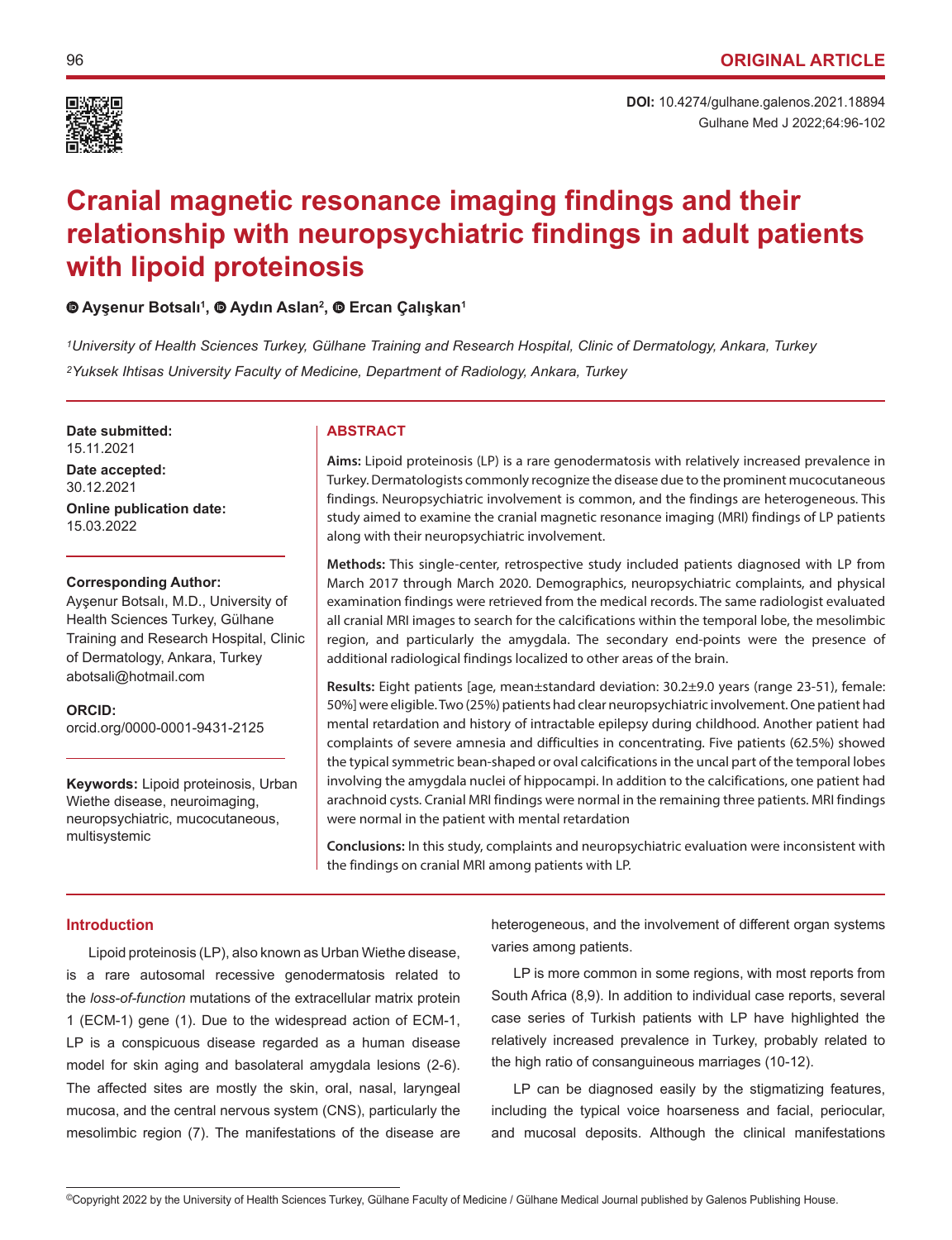commonly start during infancy, significant diagnostic delays may occur, and a substantial proportion of patients with LP are diagnosed in adulthood (7).

All patients with LP should undergo CNS imaging. Clinicians may prefer different cranial imaging methods like direct radiography, CT scans, or magnetic resonance imaging (MRI) to search for CNS calcifications (7,13). The onset of neurological findings demonstrates variability among LP cases (7). A slowly progressive pattern has been purported; thus, the patients without neuroradiological involvement also warrant long-term follow-up for the emergence of neuropsychiatric complaints (7). The pathognomonic cranial radiological finding of LP is the symmetrical bean-shaped calcifications within the temporal lobe. They can be detected either by direct radiography, computed tomography (CT) scanning, or MRI (14). Brain calcifications most commonly involve the amygdala but may extend to the hippocampus, parahippocampal gyrus, and striatum (8,13). The pattern of neurological involvement is commonly slowly progressive.

Recently, typical intracranial calcifications were linked to seizures in a case series from Turkey (15). However, the authors excluded patients without intracranial calcifications. Some patients with LP do not show neuropsychiatric symptoms. However, in addition to epilepsy, LP can manifest with highly variable neuropsychiatric findings, including migraine, schizophrenia, anxiety, abnormalities in mediating emotional responses, dizziness, ataxia, slight psychomotor retardation, and amnesic impairment (8).

Dermatologists are familiar with the manifestations of LP. Since the condition is underrecognized in other disciplines, the dermatologist frequently plays a central role in the diagnosis and multidisciplinary management of LP (7). We have published our experiences in treating the cutaneous and mucosal lesions in adult LP patients with erbium: YAG laser (16,17). Physician-topatient interactions may help identify additional characteristics of this rare genodermatosis with an inherent diverse nature. Indeed, we have observed potential discordance between intracranial calcifications and neuropsychiatric involvement. Although some patients with massive CNS calcifications showed no neuropsychiatric symptoms, pathognomonic radiological CNS findings were not observed in some patients with severe neuropsychiatric symptoms. Besides, most of the patients did not experience difficulties in social interactions. They mentioned that the stigmatizing features of LP were the leading cause of the disease interfering with their social life. Thus, the patients actively sought treatment to eliminate the mucocutaneous and laryngeal lesions to restore the overall facial appearance and voice hoarseness. Finally, a recent case report of LP defined completely different brain MRI findings, including hydrocephalus, subependymal heterotopia, and absent splenium of corpus

callosum without temporal lobe calcification, revealing the possibility of additional radiological findings (18).

Therefore, the current study examined patients with LP for their MRI findings, along with the neuropsychiatric complaints and findings.

# **Methods**

This single-center, retrospective study included eight patients diagnosed with LP between March 2017 through March 2020 in a tertiary hospital setting. The study protocol was approved by the University of Health Sciences Turkey, Gülhane Institutional Review Board (no: 2020-462, date: 30.11.2020).

LP is suspected based on the clinical findings of larynx, skin, and CNS involvement; imaging findings of CNS involvement; a positive history of LP; or parental consanguinity. The clinicians searched for the presence of typical mucocutaneous signs, including beaded papules on the eyelid margin, acneiform scars on the facial skin, an enlarged, crenated tongue, mucosal deposits, and verrucous plaques over friction areas. Patients with LP were included in the study only if the diagnosis was confirmed by genetic analysis or pathology. Regardless of signs and symptoms specifying neuropsychiatric involvement, all patients with LP underwent cranial imaging. The patients who had undergone cranial MRI were eligible for inclusion. There were no specific exclusion criteria. Available data were collected using the patient charts and electronic medical records. Information on age, gender, comorbidities were recorded.

The presence of seizures or an established diagnosis of a psychiatric disorder was recorded for each patient. As part of the routine patient evaluation on admission, the patient interview includes questions about involvement in everyday activities. Then, specific aspects related to affective (difficulties in personal interactions, sadness, irritability, anhedonia) and cognitive (amnesia, concentration difficulty) functions are recorded, with the involvement of the family members or caregivers. Patients with suspected neuropsychiatric involvement are also referred to a psychiatrist. The patients referred to the psychiatry deparment underwent a cognitive evaluation with the Montreal Cognitive Assessment (MOCA) test, a fast screening tool to detect mild cognitive impairment. The MOCA test evaluates cognition aspects, including attention, concentration, executive functions, and memory. The threshold score to detect mild cognitive impairment is 21 among Turkish persons (19).

Cranial MRI orders identified were purposefully evaluated by a single, eleven-year-experienced radiologist. Axial T1 weighted, axial T2 weighted, axial fluid-attenuated inversion recovery sequence, coronal T2 weighted, and sagittal T1 weighted images were obtained in all participants. Post-contrast axial and coronal T1 weighted images were evaluated further, to identify other abnormalities. Pathognomonic findings, including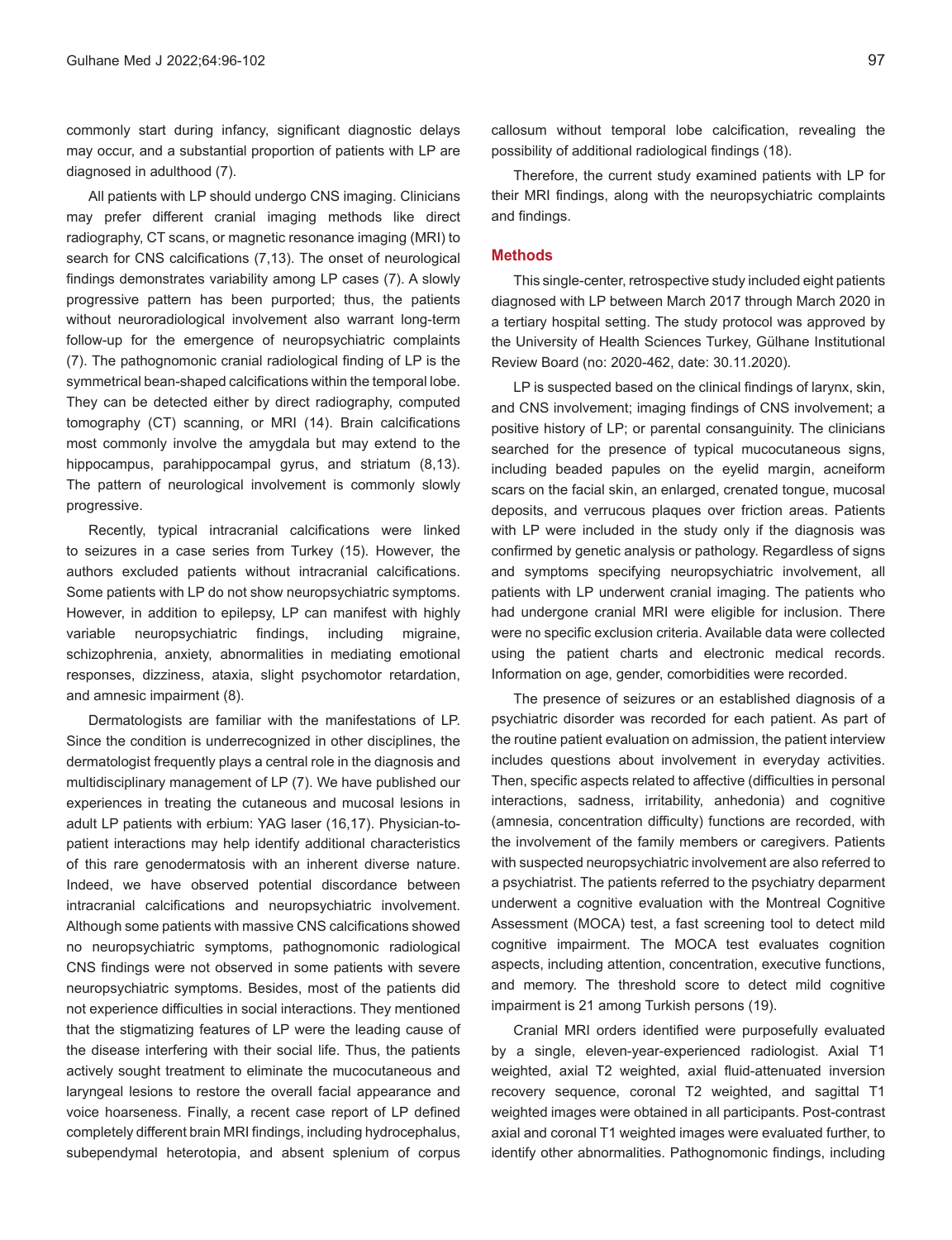symmetric calcification in the uncal part of temporal lobes, were assessed with other unconventional features. Symmetrical calcifications were also classified as complete (bean-shaped) or focal (oval) according to the involvement of the nuclei in the region.

## **Statistical Analysis**

Statistical analyses were performed using Statistical Package for Social Sciences Statistics for Windows, version 22.0 (Armonk, NY: IBM Corp., 2013). Numerical variables were shown as mean±standard deviation (SD) or median (minimummaximum). Categorical variables were displayed as numbers and percentages.

# **Results**

The study included eight patients with LP from three families (age, mean±SD: 30.2±9.0 years; range 23-51, female, n=4). Figure 1 shows the family tree of the study population. All patients had a long-standing diagnosis. Table 1 displays the demographic characteristics, neuropsychiatric involvement, and cranial MRI findings.

# **Neuropsychiatric findings**

Only one patient (12.5%) reported a history of seizures. None of the patients had records of a psychiatric disorder diagnosed by the specialist or any related medication. Four patients had undergone neuropsychological testing, of whom three (75%) had scores above 21 points, and only one (25%) had a score consistent with mild cognitive impairment.

Two (25%) (P1 and P4) out of 8 patients had typical symptoms and signs of neuropsychiatric involvement. The first patient (P1), a 21-year-old male, had an intractable course of epilepsy during childhood and mental retardation. This patient had no history of epileptic seizures in ten years past. As he had mental retardation, further cognitive evaluation was not available. However, his 24-year-old sister (P2) and 51-yearold father (P3) also had LP diagnosis. They also showed no calcification on cranial MRI. MOCA test was normal in P2 but showed slight impairment in P3.

The second patient (P4), a male 21-year-old college student, had neuropsychiatric complaints but no mood disturbances. Concentration difficulty and amnesia interfering with his academic success were recorded in his chart. The onset of his symptoms was within the last 12 months, with a progressive course. Videoelectroencephalography detected significant bilateral slow-wave activity in the right frontal lobe and sharp wave activity in the left frontotemporal lobes. However, his MOCA score was within the normal range. P5, 26-year-old brother of P4, was reported by his family members to show inappropriate affection and



**Figure 1.** Flow-chart of the study participants

| Table 1. Demographics, cranial magnetic resonance imaging findings and neuropsychiatric evaluation of the study population                                                        |     |               |                                                                             |                                                                             |                                                      |
|-----------------------------------------------------------------------------------------------------------------------------------------------------------------------------------|-----|---------------|-----------------------------------------------------------------------------|-----------------------------------------------------------------------------|------------------------------------------------------|
| Nr.                                                                                                                                                                               | Age | <b>Gender</b> | <b>Cranial MRI</b>                                                          | Neuropsychiatric complaint,<br>findings                                     | <b>Montreal Cognitive</b><br><b>Assessment Score</b> |
|                                                                                                                                                                                   | 21  | M             | <b>Normal</b>                                                               | Intractable epilepsy during<br>childhood, MRI                               | Ineligible                                           |
| 2                                                                                                                                                                                 | 24  | F             | <b>Normal</b>                                                               | <b>None</b>                                                                 | 22                                                   |
| 3                                                                                                                                                                                 | 51  | M             | Normal                                                                      | <b>None</b>                                                                 | $19*$                                                |
| $\overline{4}$                                                                                                                                                                    | 21  | M             | Bilateral perihipocampal<br>calcifications, left temporal<br>arachnoid cyst | Severe amnesia, described difficulty<br>for concentration, EEG abnormalitis | 26                                                   |
| 5                                                                                                                                                                                 | 26  | M             | <b>Bilateral perihipocampal</b><br>calcifications                           | <b>None</b>                                                                 |                                                      |
| 6                                                                                                                                                                                 | 24  | F.            | Bilateral perihipocampal<br>calcifications                                  | <b>None</b>                                                                 | 27                                                   |
| $\overline{7}$                                                                                                                                                                    | 31  | F             | Bilateral perihipocampal<br>calcifications                                  | <b>None</b>                                                                 |                                                      |
| 8                                                                                                                                                                                 | 33  | F             | Bilateral perihipocampal<br>calcifications                                  | <b>None</b>                                                                 |                                                      |
| *According to the mentioned score, this patient was reported to have mild cognitive impairment.<br>EEG: Electroencephalogram, MRI: Magnetic resonance imaging, M: Male, F: Female |     |               |                                                                             |                                                                             |                                                      |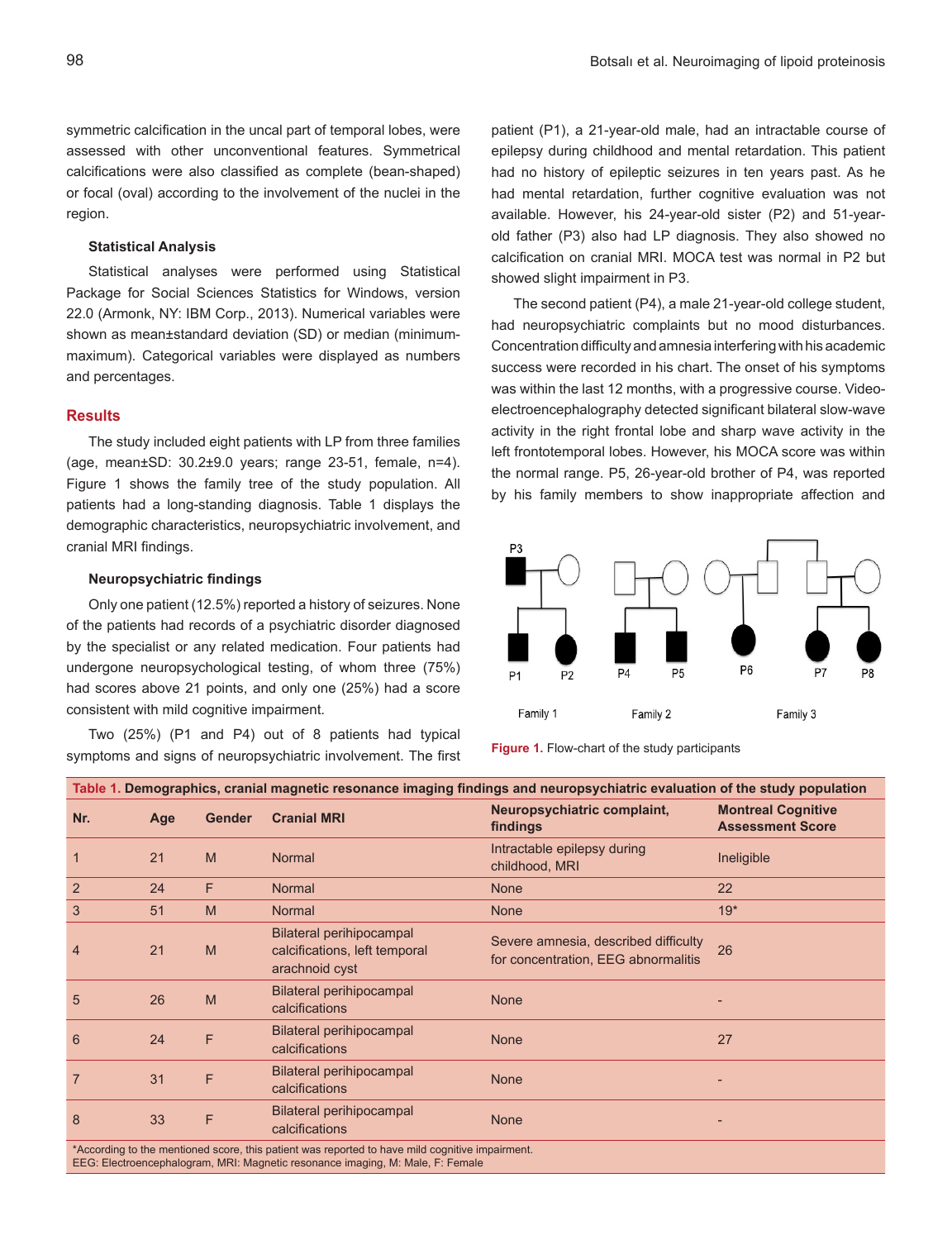frequent mood changes; however, he declined the psychiatric and neurologic evaluation.

# **MRI findings**

Five patients (62.5%) showed pathognomonic symmetric calcifications in the uncal part of both temporal lobes involving the amygdala nuclei of both hippocampi. Of these five calcifications, three were bean-shaped (complete) (P4, P5, P6), and the remaining two (P7, P8) were oval (focal). The calcifications were detected as signal-free on T1 and T2 weighted images without involvement in post-contrast scans (Figure 2). In addition to the pathognomonic finding, a Galassi type-1 arachnoid cyst was detected adjacent to the left temporal lobe in one case (%12.5). No contrast involvement or accompanying vascular anomaly was observed in any patient following the administration of contrast material.

#### **The relation of neuropsychiatric and MRI findings**

Of the two patients (P1, P4) with symptoms and signs mentioning neuropsychiatric involvement, P1 showed no calcifications or other pathological findings on cranial MRI. Similarly, his sister (P2) and father (P3) also showed no pathological findings on cranial MRI.

In addition to periuncal calcifications, P4 had arachnoid cysts



**Figure 2.** Magnetic resonance imaging images in two patients with lipoid proteinosis. Bilateral symmetric bean shaped (arrows in a and b) and oval (arrows in c and d) calcifications in the uncal part of temporal lobes involving both the hippocampi were seen signal-free in the axial and coronal T2-weighted images which are pathognomonic radiological findings for this disease

on MRI. Video-electroencephalography detected significant bilateral slow-wave activity in the right frontal lobe and sharp wave activity in the left frontotemporal lobes.

Of the three remaining patients, P7, a 31-year-old female, and P8, a 33-year-old female, were siblings. P6, a 24-yearold female, was their cousin. All three patients showed parahippocampal calcifications. P6 had the most severe calcifications. She was referred to the psychiatry department for cognitive evaluation, and her MOCA score was within normal ranges. All three patients reported no complaints suggestive of psychiatric and neurologic involvement; thus, P7 and P8 declined psychiatric and neurological evaluation.

From another perspective to evaluate resilience in coping with life, two female patients (P2, P7) had healthy children. A patient (P7) showed bilateral hippocampal calcifications. She was referred for cognitive assessment with average results on the MOCA test. Additionally, P3 was the father of P1 and P2. These patients did not define a neuropsychiatric complaint or a problem consistent with the additional burden of parenting.

# **Discussion**

The foci of calcifications within the CNS are the best acknowledged causal factor for the neuropsychiatric involvement of LP (7). In this study, only three patients from the same family had no calcifications. Thus, the pathognomonic bilateral calcification pattern localized to the amygdaloid complex of LP has been detected in 62.5% of cases. Similar to our study, radiological CNS involvement has been reported in 50-75% of patients with LP (20,21). Autopsy findings of patients with LP revealed that these calcifications were due to pericapillary degenerative changes with calcification in the anterior choroidal artery territory, particularly the mesolimbic region. However, the calcifications may extend beyond the amygdala (22). Besides, these calcifications may be focal or involve the complete portion of the amygdaloid complex (21). In our study, all calcifications were confined within the amygdala. Both focal (P7, P8) and complete (P6) calcifications of the amygdala have been detected in the same family.

The radiological findings of LP have been observed only in isolated case findings (13,20,23). Although CT can provide superior results in delineating calcifications, MRI may detect additional findings in patients with LP (18). Due to the recent reports describing the extraordinary features of LP on MRI, cranial MRI is preferred for CNS imaging of patients with LP (18). In this study, additional pathological findings that could be detected on MRI were sought in a relatively large number of patients. As an unusual finding, only one case revealed arachnoid cysts, and none of the patients had a vascular abnormality.

The human amygdala plays a crucial role in executive functions and social signal processing (5). Amygdala pathologies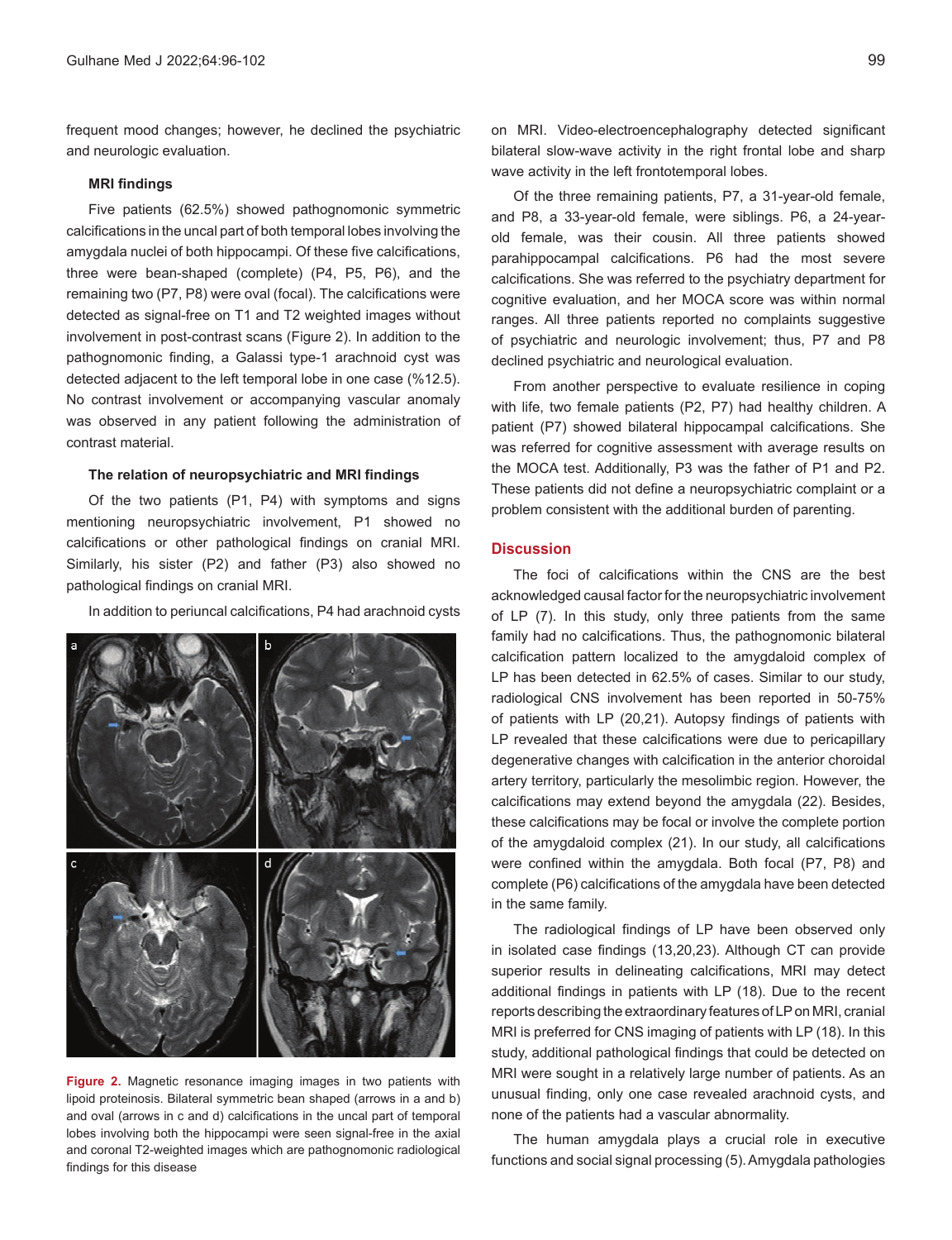are strongly related to neuropsychiatric disorders (5). The investigations on LP cases with selective amygdala damage complemented the animal data on amygdala functioning (8). The patients with focal bilateral amygdala lesions typically show impaired recognition of fearful faces. However, this deficit is variable, possibly related to the compensation of social signal processing by other brain regions (5). Besides, different LP studies have defined considerable variations for neuropsychiatric involvement. Some studies reported the complete absence of psychiatric symptomatology. However, LP has been associated with intact intelligence and mental retardation (8).

In this study, two patients had typical neuropsychiatric involvement. One patient's family reported difficulty in social interactions. However, the patient declined psychiatric examination and, thus, could not be evaluated further. McGrath implicated patients with LP to have an impoverished emotional landscape related to the significantly reduced expression of negative emotions and overly trusting on others without a thorough character analysis (7). This preference for reduced expression of negative emotions might also explain the diminished requirement of patients with LP to apply for psychiatric treatment.

As a conspicuous finding, the patient with a history of intractable epileptic seizures and mental retardation showed no periuncal calcifications. The discordance between the radiological and neuropsychological findings in this patient can be explained through different hypotheses. First, the literature suggests diversity in features of LP, and to the periuncal calcifications, alternative mechanisms may be responsible for developing epileptic seizures. The interactions of ECM-1 protein with various extracellular matrix components and enzymes were hypothesized to contribute to the emergence of neurologic manifestations (7). Siebert et al. (21) investigated the neuroradiological findings of nine patients with LP with confirmed bilateral amygdala damage. They evaluated both static (cranial CT) and functional (single-photon emission CT and positron emission tomography) imaging results. Upon the analysis of the findings, six cases had bilateral calcification of the amygdaloid complex with full-blown degeneration in all portions. For the remaining three patients without calcifications on cranial CT scans, the functional imaging results confirmed a bilateral decreased perfusion in the temporal lobes (21). The reason for the absence of calcification in these patients is unknown.

As a minor possibility, the seizures of P1 might be related to another disorder. His 51-year old father and 24-year old sister with LP did not report signs or complaints of neuropsychiatric involvement. However, his father had mild cognitive impairment detected by the MOCA test. He was the oldest member of the series, and this finding is important as the brain involvement of LP is a slowly progressive degenerative process.

The other case (P4) with typical complaints revealed amygdala calcifications along with arachnoid cysts on MRI. The onset of neuropsychiatric symptoms was different for P1 and P4. The epileptic seizures ended in P1 during adolescence. However, the beginning of P4's complaints was later during early adulthood, emphasizing the requirement of long-term follow-up for the emergence of neuropsychiatric complaints.

Salih et al. (24) reported three Saudi families with LP. Two patients from the same family had modest mental retardation. However, only one of them had tiny calcifications of the amygdala on the CT scan. The CT scans of the other patient without calcification revealed a watershed ischemic injury involving the right hemisphere with periventricular white matter loss and thickening of the overlying skull. The authors mentioned that neither had developed seizures or obvious emotional problems on long-term follow-up (24).

Becker et al. (25) reported an intriguing discrepancy between the neuropsychological findings of German twins with LP. Although a twin had difficulty recognizing fearful expressions, modulating acoustic startle responses by fear-eliciting scenes, the other was not affected. The authors mentioned that the unaffected case showed potentiated response to fearful faces in her left premotor cortex face area and bilaterally in the inferior parietal lobule on the functional MRI study. As both regions have been implicated in the cortical mirror-neuron system, which mediates learning of the observed actions, the authors suggested that neuroplasticity in the mirror neuron system compensates for amygdala processing (25). Thus, only the macroscopic and radiological findings of LP cases may not entirely delineate the degree of neuropsychiatric involvement. The initial studies of patients with LP suggested a significant effect on the daily functioning of the affected cases related to CNS involvement. However, functional radiological studies provided an integral perspective to suggest correlations between radiological and functional impairments (8,23). According to the available data, Siebert et al. (21) mentioned that even patients with fullblown amygdala degeneration could perform normally in most everyday functions and may have subtle memory impairments.

In a recent review, hippocampal calcifications were reported as an incidentally detected but common feature in patients older than 50 years (26). In the current series, the mean age was 30.2 years, and 62.5% showed calcifications. However, the only 50-year-old patient (P3) had no calcifications. Thus, the pathophysiology of calcification in LP may be unrelated to typical senescence.

The current study has some limitations. First, although it was predictable, the sample size remained low, limiting further comparisons among different disease phenotypes. Second, selection bias cannot be neglected as the study population was predominantly composed of LP cases actively seeking treatment for better cosmesis; thus, the study might have selectively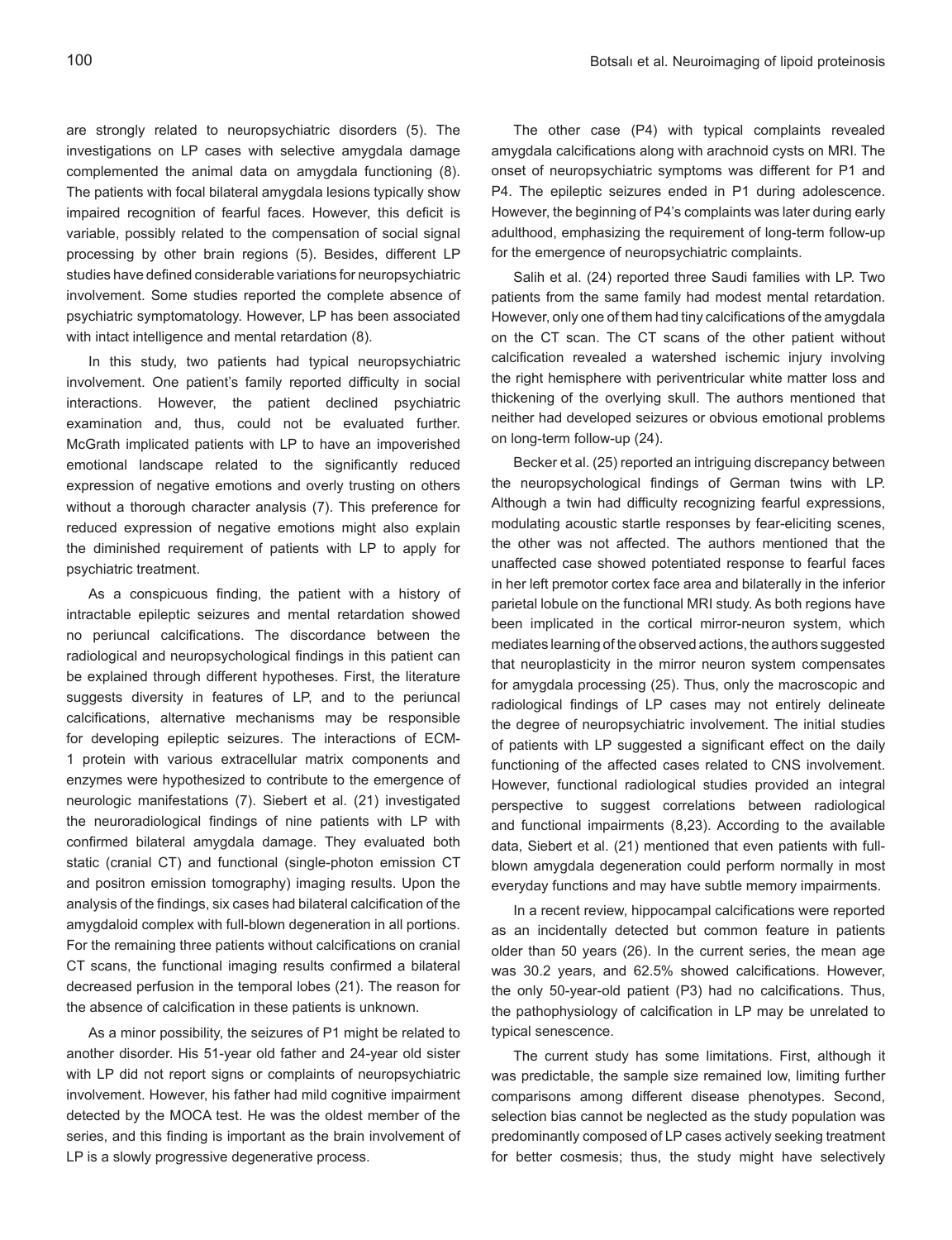included patients with a mild neuropsychiatric involvement. However, neuroradiological findings were detected in most cases included. Finally, the study design was retrospective, making the analyses prone to errors due to underreporting of some study variables.

### **Conclusion**

The current study identified typical cranial radiological findings 62.5% in patients with LP. However, only 25% of the study population reported major complaints or had mental retardation. Upon detailed evaluation, another two had minor findings suggesting neuropsychological involvement. The association between the radiological findings and neuropsychiatric involvement was not straightforward. This rare disorder with considerable clinical variability warrants a thorough evaluation of the clinical and radiological findings.

### **Acknowledgments**

We would like to thank Alper Çınar and Taner Öznur for the neuropsychiatric evaluation of the study population.

### **Ethics**

**Ethics Committee Approval:** The study protocol was approved by the University of Health Sciences Turkey, Gülhane Institutional Review Board (no: 2020-462, date: 30.11.2020).

**Informed Consent:** Retrospective study.

**Peer-review:** Externally peer-reviewed.

### **Authorship Contributions**

Surgical and Medical Practices: A.A., Concept: A.B., A.A., E.Ç., Design: A.B., E.Ç., Data Collection or Processing: A.A., Analysis or Interpretation: A.B., A.A., E.Ç., Literature Search: A.B., E.Ç., Writing: A.B.

**Conflict of Interest:** No conflict of interest was declared by the authors.

**Financial Disclosure:** The authors declared that this study received no financial support.

#### **References**

- 1. Chan I, Liu L, Hamada T, Sethuraman G, McGrath JA. The molecular basis of lipoid proteinosis: mutations in extracellular matrix protein 1. Exp Dermatol. 2007;16:881-890.
- 2. Chan I. The role of extracellular matrix protein 1 in human skin. Clin Exp Dermatol. 2004;29:52-56.
- 3. Deckers MM, Smits P, Karperien M, et al. Recombinant human extracellular matrix protein 1 inhibits alkaline phosphatase activity and mineralization of mouse embryonic metatarsals in vitro. Bone. 2001;28:14-20.
- 4. Han Z, Ni J, Smits P, et al. Extracellular matrix protein 1 (ECM1) has angiogenic properties and is expressed by breast tumor cells. FASEB J. 2001;15:988-994.
- 5. Koen N, Fourie J, Terburg D, et al. Translational neuroscience of basolateral amygdala lesions: Studies of Urbach-Wiethe disease. J Neurosci Res. 2016;94:504-512.
- 6. Sander CS, Sercu S, Ziemer M, et al. Expression of extracellular matrix protein 1 (ECM1) in human skin is decreased by age and increased upon ultraviolet exposure. Br J Dermatol. 2006;154:218-224.
- 7. McGrath JA. Lipoid proteinosis. Handb Clin Neurol. 2015;132:317-322.
- 8. Thornton HB, Nel D, Thornton D, van Honk J, Baker GA, Stein DJ. The neuropsychiatry and neuropsychology of lipoid proteinosis. J Neuropsychiatry Clin Neurosci. 2008;20:86-92.
- 9. Van Hougenhouck-Tulleken W, Chan I, Hamada T, et al. Clinical and molecular characterization of lipoid proteinosis in Namaqualand, South Africa. Br J Dermatol. 2004;151:413- 423.
- 10. Akoglu G, Karaduman A, Ergin S, et al. Clinical and histopathological response to acitretin therapy in lipoid proteinosis. J Dermatolog Treat. 2011;22:178-183.
- 11. Baykal C, Topkarci Z, Yazganoglu KD, Azizlerli G, Baykan B. Lipoid proteinosis: a case series from Istanbul. Int J Dermatol. 2007;46:1011-1016.
- 12. Dogramaci AC, Celik MM, Celik E, Bayarogullari H. Lipoid proteinosis in the eastern Mediterranean region of Turkey. Indian J Dermatol Venereol Leprol. 2012;78:318-322.
- 13. Gonçalves FG, de Melo MB, de L Matos V, Barra FR, Figueroa RE. Amygdalae and striatum calcification in lipoid proteinosis. AJNR Am J Neuroradiol. 2010;31:88-90.
- 14. Nanda A, Alsaleh QA, Al-Sabah H, Ali AM, Anim JT. Lipoid proteinosis: report of four siblings and brief review of the literature. Pediatr Dermatol. 2001;18:21-26.
- 15. Oguz Akarsu E, Dinçsoy Bir F, Baykal C, et al. The Characteristics and Long-Term Course of Epilepsy in Lipoid Proteinosis: A Spectrum From Mild to Severe Seizures in Relation to ECM1 Mutations. Clin EEG Neurosci. 2018;49:192- 196.
- 16. Çalıskan E, Açıkgöz G, Tunca M, Koç E, Arca E, Akar A. Treatment of lipoid proteinosis with ablative Er:YAG laser resurfacing. Dermatol Ther. 2015;28:291-295.
- 17. Çalişkan E, Şençimen M. Comment on «Treatment of Massive Labial and Gingival Hypertrophy in a Patient With Infantile Systemic Hyalinosis--A Case Report». J Oral Maxillofac Surg. 2016;74:426.
- 18. Brar BK, Jain S, Brar SK. Lipoid proteinosis: A case with distinct histopathological and radiological findings. J Cutan Pathol. 2017;44:887-891.
- 19. Ozdilek B, Kenangil G. Validation of the Turkish Version of the Montreal Cognitive Assessment Scale (MoCA-TR) in Patients With Parkinson's Disease. Clin Neuropsychol. 2014;28:333- 343.
- 20. Appenzeller S, Chaloult E, Velho P, et al. Amygdalae calcifications associated with disease duration in lipoid proteinosis. J Neuroimaging. 2006;16:154-156.